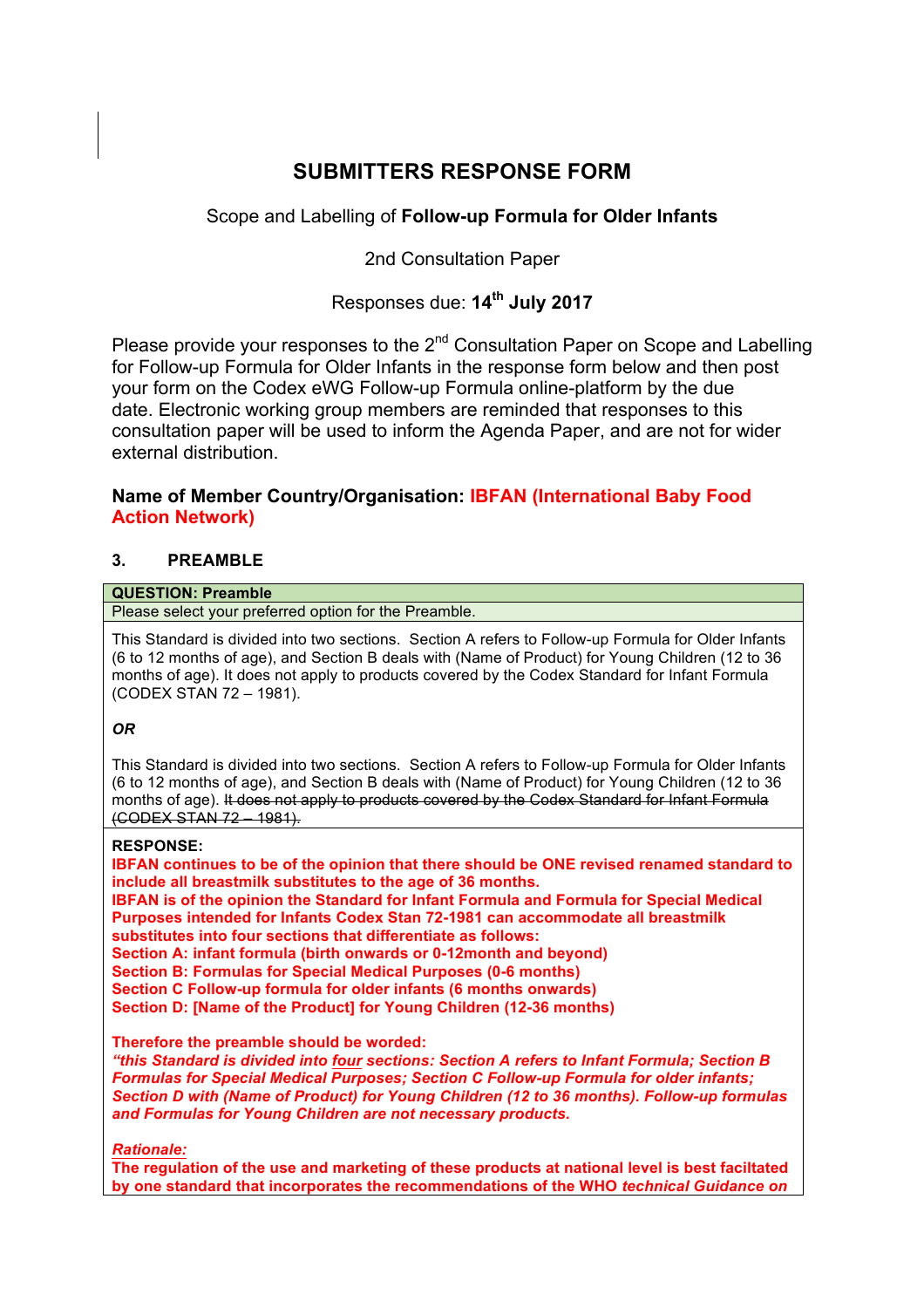*Ending the Inappropriate Promotion of Foods for Infants and Young Children***. This Guidance clarified that "***A breast-milk substitute should be understood to include any milks (or products that could be used to replace milk, such as fortified soy milk), in either liquid or powdered form, that are specifically marketed for feeding infants and children up to the age of 3 years (including follow-up formula and growing-up milks). It should be clear that the International Code of Marketing of Breast-milk Substitutes and subsequent relevant Health Assembly resolutions covers all these products"*

**Research has demonstrated that parents are confused by the product differentiation.**

- **The 2010 UK national survey showed 16% of mothers used follow-up formula before the age of 6 months and 26% of mothers who did not work outside of the home reported using follow-up formula before the age of 6 months. (Mcandrew, F., Thompson, J., Fellows, L., Large, A., Speed, M., & Renfrew, M. J. (2012). Infant Feeding Survey 2010. Leeds: Health and Social Care Information Centre. Retrieved from http://content.digital.nhs.uk/catalogue/PUB08694/Infant-Feeding-Survey-2010- Consolidated-Report.pdf ).**
- **In a report by (Crawley and Westland, 2017, Infant Milks in the UK: A Practical Guide for Health Professionals). One-third (32%) of mothers could not differentiate between various breast-milk substitute products, and health workers also not able to differentiate between these products.**

**A survey of mother's perceptions of follow-up formula advertisements concluded that follow-up formula are perceived as promoting infant formula. Additionally the authors noted that, "***in the European Union, the marketing of follow-up formula, and other breastmilk substitutes, should be subjected to the same restrictions currently applied only to infant formula." Cattaneo A., et al. Arch Dis Child (2014) 0:1 to 6. Doi:10.1136/archdischild-2014- 306996.* 

**Therefore IBFAN continues to recommend one standard with 4 sections.**

**If the Committee agrees that there should be separate standards with two sections each, it must be made clear that there is cross over between all these products and that infant formula can be used beyond 6 months. All sections of the standards must carry all the safeguards recommended in the WHA Reolutions and the 2016 Guidance.**

## **4. SCOPE**

## **4.2.1 Scope: Section 1.1**

#### **QUESTION: Scope – Section 1.1**

Please select your preferred option for Section 1.1 of the Scope for follow-up formula for older infants.

1.1 This section of the Standard [**Section A**] applies to Follow-up Formula for Older Infants, as defined in Section 2.1, in liquid or powdered form.

*OR*

1.1 This section of the Standard [**Section A**] applies to Follow-up Formula for Older Infants, as defined in Section 2.1, in liquid or powdered form. [**It does not apply to products covered by the Codex Standard for Infant Formula (CODEX STAN 72 – 1981)**].

## **RESPONSE:**

**This section of the Standard applies to Follow-up Formula for Older Infants as defined in Section 2.1.**

**If the Committee agrees that there should be separate standards with two sections each, it must be made clear that there is cross over between all these products and that infant formula can be used beyond 6 months. All sections of the standards must carry all the safeguards recommended in the WHA Reolutions and the 2016 Guidance.**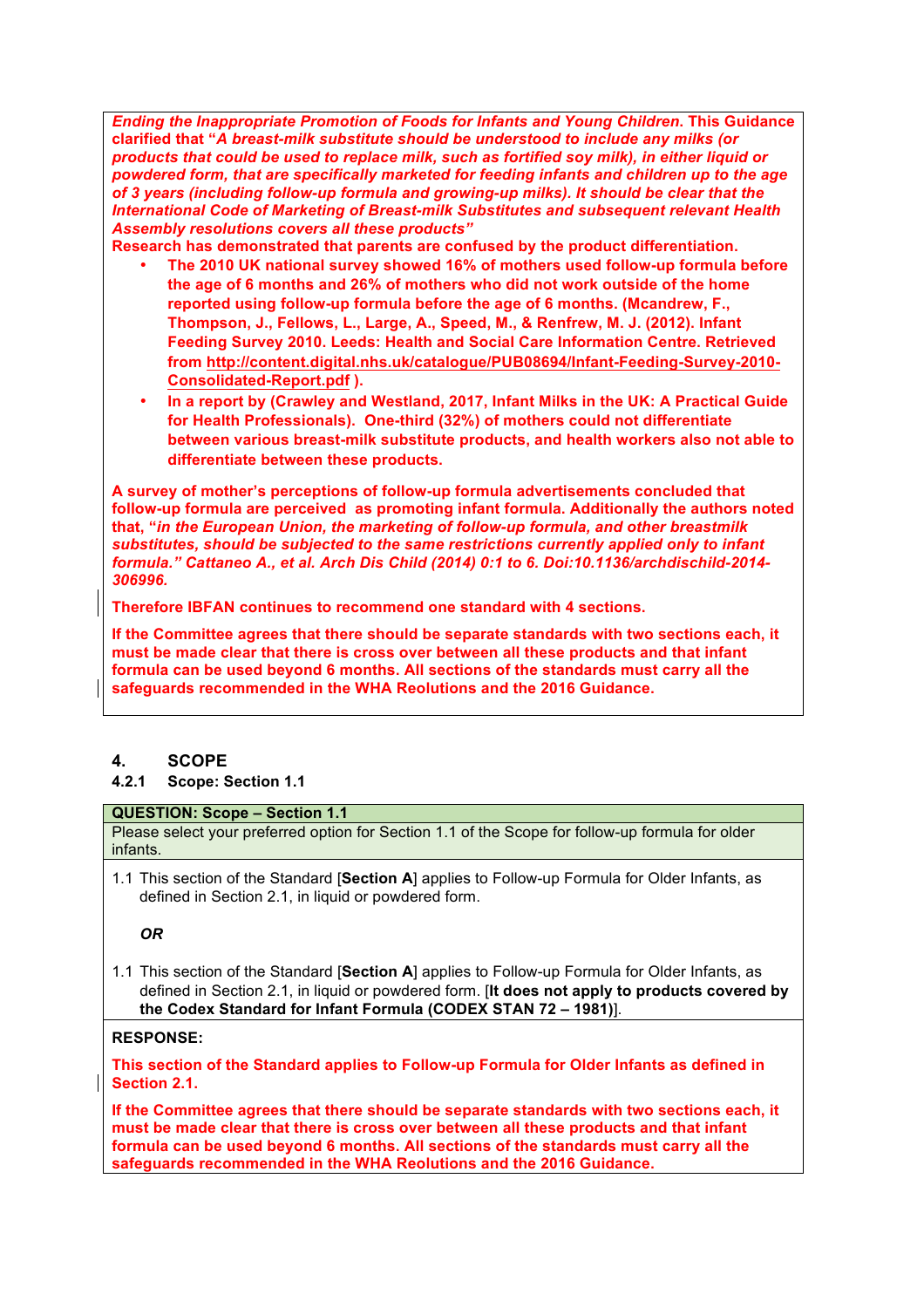#### **4.2.2 Scope: Section 1.2**

#### **QUESTION: Scope – Section 1.2**

Please consider and comment on the amendments proposed in square brackets.

1.2 This section of the Standard contains compositional, quality, [**and**] safety, [**labelling and analytical**] requirements for Follow-up Formula for Older Infants.

## **RESPONSE:**

#### **IBFAN proposes to word Scope Section 1.2**

**1.2** This section of the Standard contains compositional, quality, safety, **labelling and analytical**  requirements and information for use and warnings for Follow-up Formula for Older Infants.

## **4.2.3 Scope: Section 1.3**

**QUESTION: Scope – Section 1.3** Please select your preferred option for Section 1.3 of the Scope for follow-up formula for older infants. 1.3 Only products that comply with the criteria laid down in the provisions of this section of this Standard [**should be presented as**] Follow-up Formula for Older Infants. *OR* 1.3 Only products that comply with the criteria laid down in the provisions of this section of this Standard [**may be presented as suitable for**] Follow-up Formula for Older Infants *OR* 1.3 Only products that comply with the criteria laid down in the provisions of this section of this Standard [**would be accepted for being presented as**] Follow-up Formula for Older Infants. *OR* 1.3 Only products that comply with the criteria laid down in the provisions of this section of this Standard would be accepted for [**being named/called**] Follow-up Formula for Older Infants.

#### **RESPONSE:**

#### **IBFAN agrees to the wording with the change from** *would to should***:**

Only products that comply with the criteria laid down in the provisions of this section of this Standard **should be accepted for being presented as Follow-up Formula for Older Infants.** 

## **Regarding scope section 1.4**

**Althought the chairs have referred the consideration of the inclusion of WHA resolutions, recommendations and documents to the secretariat, IBFAN considers this issue to be critical for the protection of infant and young child health and to prevent the needless use of breastmilk substitutes. Hence we wish to make the folowing proposal and comments regarding section 1.4**

**1.4** The application of this Standard **requires** conformity with the recommendations made in the International Code of Marketing of Breast-milk Substitutes (WHA 34.22(1981), the Global Strategy for Infant and Young Child Feeding, **the WHO Guidance on Ending the Inappropriate Promotion of Foods for Infants and Young Children** and **all relevan**t World Health Assembly resolution**s, in particular** WHA39.28(1986); WHA 54.2(2001); WHA58.21(2005); WHA61.20(2008); WHA 69.9(2016).

#### **Rationale:**

**The Standard should require compliance with all relevant resolutions of the WHA as these clarify the obligations needed to safeguard breastfeeding and optimal infant and young**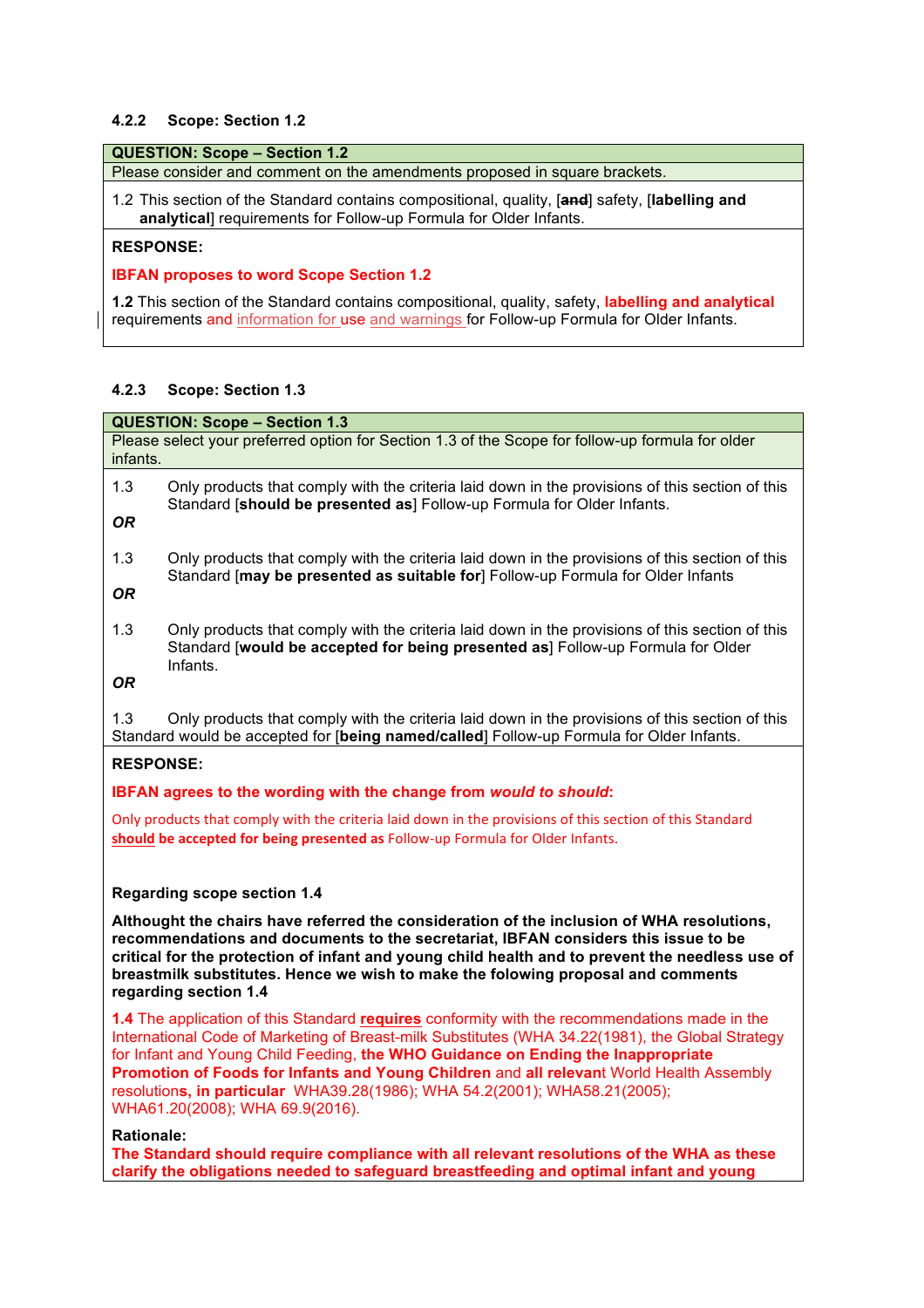#### **child feeding.**

**Since 1986 and the adoption of WHA 39.28 the World Health Assembly has stated that:** *"the practice being introduced in some counties of providing infants with specially formulated milks (so-called 'follow-up-milks') is not necessary."*

**As WHO is the parent UN agency of Codex, and the WHA is the world's highest policy setting body, Codex should ensure that its standards are in conformity with the decisions made by the World Health Assembly. There should be health policy coherence between WHA decisions and Codex as called for in WHA res 58.32** *"(8) to ensure policy coherence at national level by stimulating collaboration between health authorities, food regulators and food standard-setting bodies;" and* **WHA res 69/9.**

## **5. LABELLING**

#### **5.4.2 Ingredient and nutrient declarations/claims**

## **QUESTION: Ingredient and nutrient declarations/claims**

Do you agree with the Chairs proposal that a reference to the applicability of the recommendations in the *Guidelines for Use of Nutrition and Health Claims* (CAC/GL 23-1997) to follow-up formula for older infants be included within the introductory paragraph for the Labelling section (Section 9)? It would also include a statement that the requirements of the Guidelines include a prohibition on the use of nutrition and health claims for foods for infants and young children except where specifically provided for in the relevant Codex Standards or national legislation.

#### **RESPONSE:**

**YES with the inclusion of the Code of Hygienic Practice for PIF.**

**IBFAN Agrees that there should be a reference to the** *Guidelines for Use of Nutrition and Health Claims* **(CAC/GL 23-1997) and that follow-up formula for older infants should be included within the introductory paragraph for the Labelling section and also the Code of Hygienic Practice for Powdered Infant Formula for Infants and Young Children (CAC/RCP 66 – 2008).**

*Please present an alternative approach if you do not agree with the Chairs proposal.*

Do you agree with the Chairs proposal that nutrition claims should be revisited after the completion of NRV's for older infants and young children?

#### **RESPONSE:**

#### **NO**

*Please present an alternative approach if you do not agree with the Chairs proposal.*

**Claims for specific nutrients, ingredients or optional nutrients, additives or ingredients should not be permitted because they mislead parents. Claims on product labels and in promotions (all in violation of the International Code and WHA resolutions) have been demonstrated to have no scientific substantiation and falsely exaggerate the properties of the products. The highlighting of one or other ingredient can lead to the idealisation of the product and a masking of its inherent risks.**

**WHA58.32(2005) specifically urges member states:**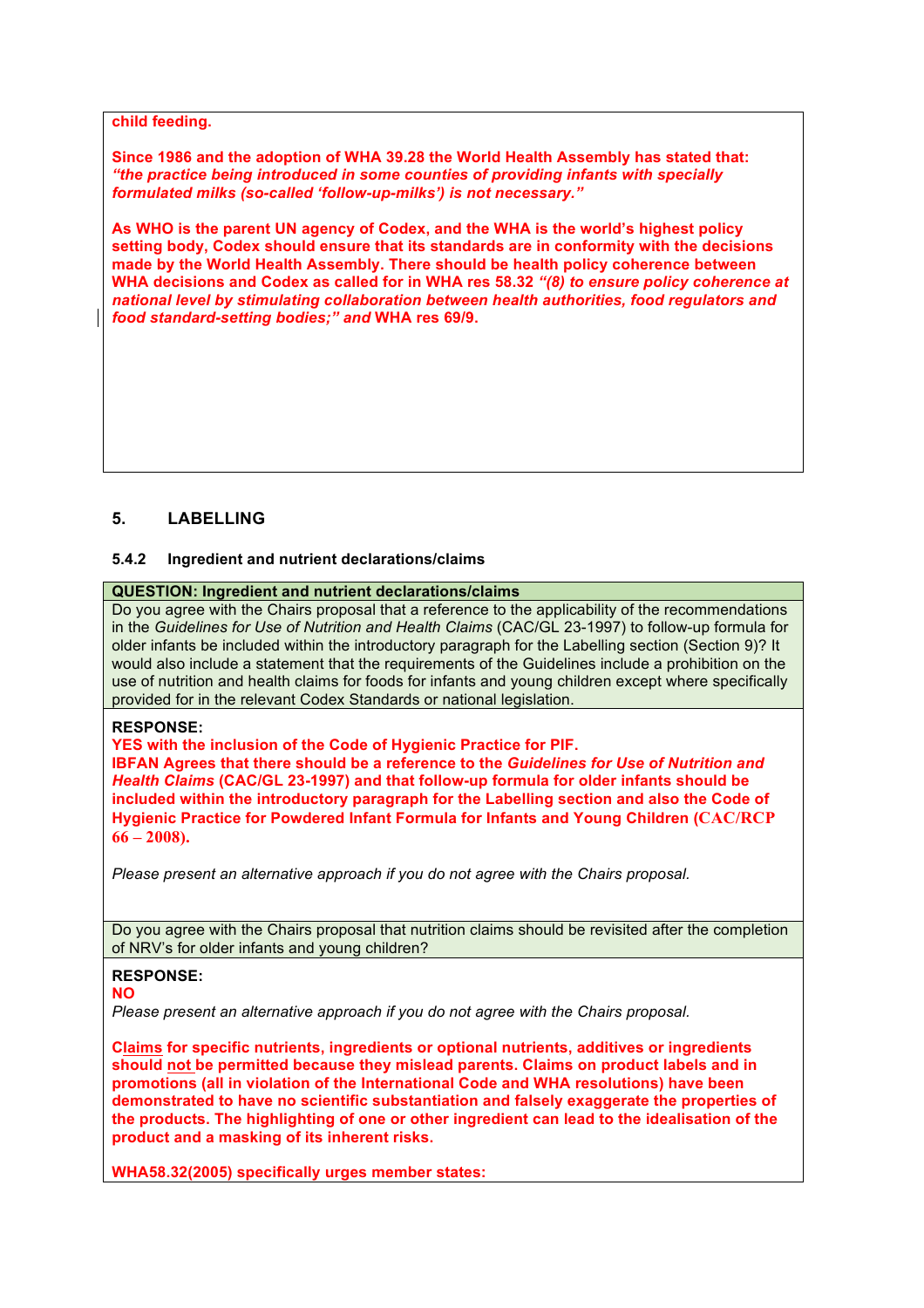**"***To ensure that nutrition and health claims are not permitted for breastmilk substitutes, except where specifically provided for in national legislation."* 

**And WHA 63.23 (2010) urges Member States "(4) to end inapproriate promotion of foods for infants and young children, and to ensure that nutrition and health claims shall not be permitted for foods for infants and young chilren, except where specifically provided for in relevant Codex Alimentarius standards or national legislation."** 

## **5.4.3 Name of food**

**QUESTION: The Name of the Product**

The following text is proposed for Section 9.1 for follow-up formula for older infants. Please comment on the text in square brackets, and select your preferred option for 9.1.4 and 9.1.5.

#### **9.1 The Name of the Product**

- **9.1.1** The text of the label and all other information accompanying the product shall be written in the appropriate language(s).
- **9.1.2** The name of the product shall be *Follow-up Formula for Older Infants* as defined in Section 2.1, or any appropriate designation indicating the true nature of the product, in accordance with national [**or regional**] usage.
- **9.1.3** The sources of protein in the product shall be clearly shown on the label.
- **9.1.4** If cows' [name of animal/plant-based] milk is the only source of protein, the product may be labelled 'Follow-up Formula for Older Infants Based on cows' [**name of animal/plant based**] milk [**protein**]'.

**OR**

[If 90% or more of the protein is derived from whole or skimmed milk as such, or with minor modification that does not substantially impair the vitamin and mineral content, the product may be labelled 'Follow-up Formula for Older Infants based on [name of animal] Milk].

**OR**

[Delete 9.1.4, covered by 9.1.3]

**9.1.5** A product which contains neither milk nor any milk derivative **[shall] [may]** be labelled "contains no milk or milk products" or an equivalent phrase.

## **RESPONSE:**

*Please comment on the text in square brackets and select your preferred option for 9.1.4. Please write out a clean copy of your preferred wording for Section 9.1 without the use of any square brackets.*

## **5.4.4 List of ingredients**

#### **QUESTION: List of Ingredients**

The following text is proposed for Section 9.2 for follow-up formula for older infants. Please comment on the text in square brackets.

## **9.2 List of Ingredients**

**9.2.1** A complete list of ingredients [**including optional ingredients**] shall be declared on the label in descending order of proportion except that in the case of added vitamins and minerals, these ingredients may be arranged as separate groups for vitamins and minerals. Within these groups the vitamins and minerals need not be listed in descending order of proportion.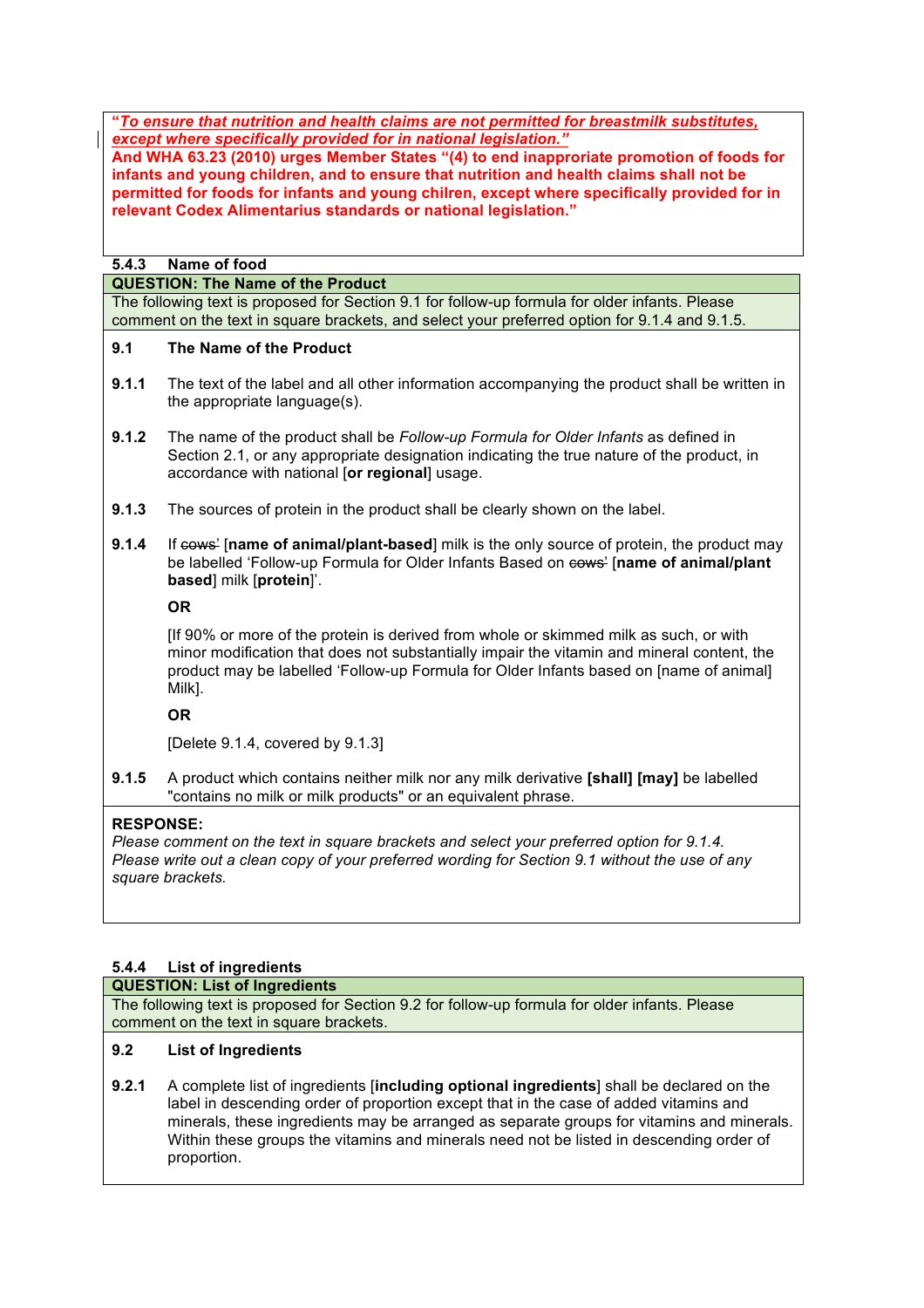**9.2.2** The specific name shall be declared for ingredients of animal or plant origin and for food additives. [**Food additives may also optionally declare the INS number**].

## **RESPONSE:**

**9.2.1** A complete list of **all** ingredients *[including optional ingredients]* shall be declared on the label in descending order of proportion except that in the case of added vitamins and minerals, these ingredients may be arranged as separate groups for vitamins and minerals. Within these groups the vitamins and minerals need not be listed in descending order of proportion.

**9.2.2** The specific name shall be declared for ingredients of animal or plant origin and for food additives. [**Food additives may also optionally declare the INS number**].

**The ingredient lists should be mandatory and include all ingredients that are in the product. It is critical that parents and care givers have full objective information if they are to make informed and wise decisions about infant and young child feeding.** 

## **5.4.5 Declaration of Nutritive Value**

## **QUESTION: Declaration of Nutritive Value**

The following text is proposed for Section 9.3 for follow-up formula for older infants. Please comment on the text in square brackets and select your preferred option from the two suggestions provided in each paragraph.

#### **9.3 Declaration of Nutritive Value**

The declaration of nutrition information [**for follow-up formula for older infants**] shall contain the following information which should be in the following order:

- a) the amount of energy, expressed in kilocalories (kcal) and/or kilojoules (kJ), and the number of grams of protein, carbohydrate and fat per 100 grams or per 100 millilitres of the food as sold [**as well as**] [**or**] per 100 millilitres of the food ready for use, when prepared according to the instructions on the label.
- b) the total quantity of each vitamin, and mineral as listed in paragraph 3.1.3 of Section A and any other ingredient as listed in paragraph 3.2 of Section A per 100 grams or per 100 millilitres of the food as sold [**as well as**] [**or**] per 100 millilitres of the food ready for use, when prepared according to the instructions on the label.
- c) In addition, the declaration of nutrients in a) and b) per 100 kilocalories (or per 100 kilojoules) is permitted.

## **RESPONSE:**

**IBFAN agrees**

## **5.4.6 Date marking and storage instructions**

# **QUESTION: Date Marking and Storage Instructions**

The following modified text is proposed for Section 9.4 for follow-up formula for older infants to align with the wording put forward at CCFL48. The Chairs **are not seeking comment** on the modified text, but propose that once the date marking drafting is finalised at CCFL, Section 9.4 adopts the same text in order to be consistent. Do you support this proposal? YES/NO

## **9.4 Date Marking and Storage Instructions**

**9.4.1** The *"Best Before Date" or "Best Quality Before Date"* date of minimum durability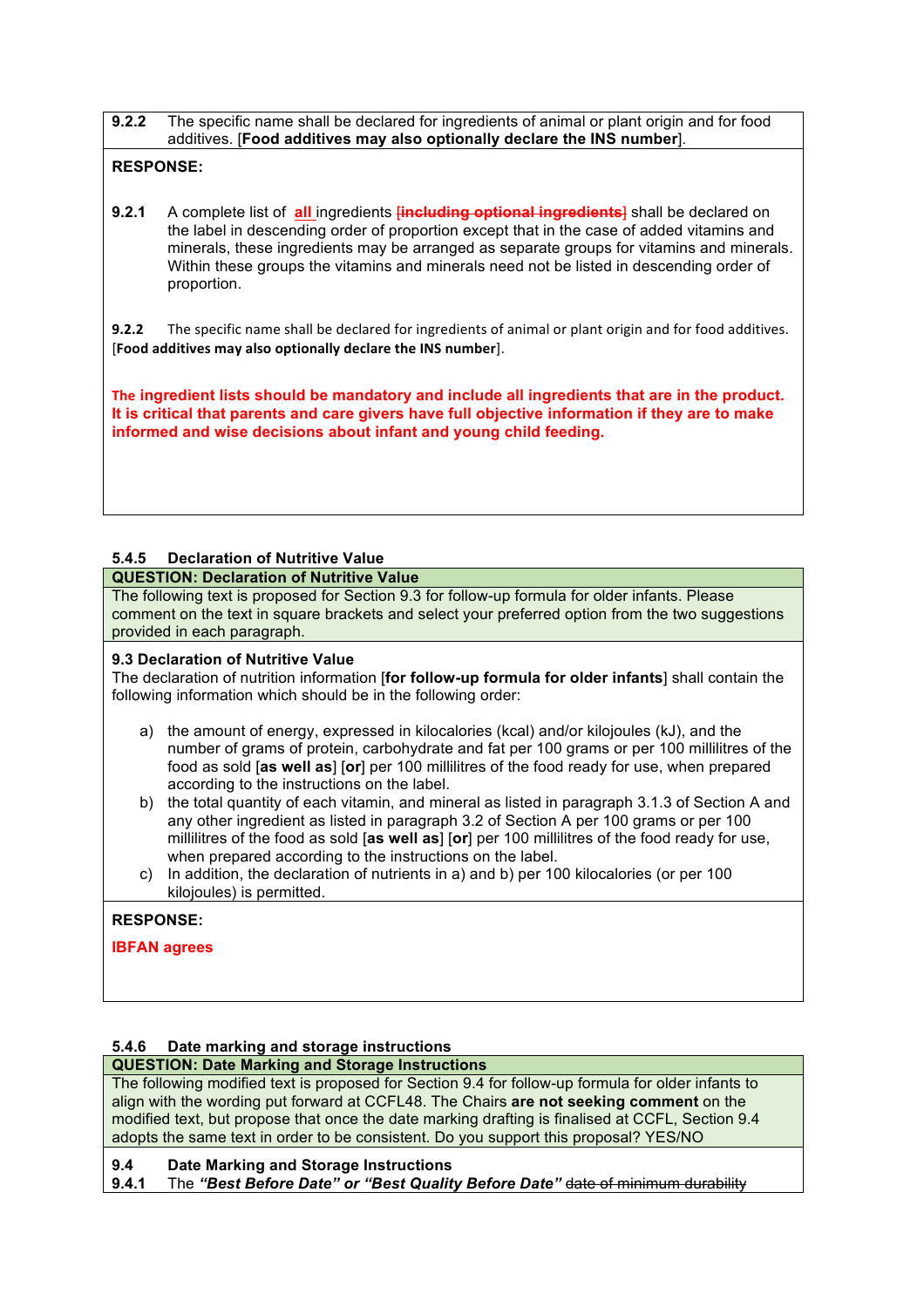(preceded by the words "best before") shall be declared by the day, month and year in uncoded numerical sequence except that for products with a shelf-life of more than three months, [at least] the month and year [shall be declared] will suffice. The month may be indicated by letters in those countries where such use will not confuse the consumer. [The day and year shall be declared by uncoded numbers with the year to be denoted by 2 or 4 digits, and the month shall be declared by letters or characters or numbers. Where only numbers are used to declare the date or where the year is expressed as only two digits, the competent authority should determine whether to require the sequence of the day, month, year, be given by appropriate abbreviations accompanying the date mark (e.g. DD/MM/YYYY or YYYY/DD/MM).]

In the case of products requiring a declaration of month and year only, and the shelf-life of the product is valid to the end of a given year, the expression "end (stated year)" may be used as an alternative.

**9.4.2** In addition to the date, any special conditions for the storage of the food shall be indicated if [where they are required to support the integrity of the food and, where] the validity of the date depends thereon.

Where practicable, storage instructions shall be in close proximity to the date marking.

## **RESPONSE:**

*Do you support this proposal? YES*

**There should also be a statement on the requireemnt for Lot Numbers to facilitate recalls to safeguard from the dangers of contaminated, mislabelled or wrongful ingredients.** 

## **5.4.7 Information for use**

#### **QUESTION: Information for Use**

The following two options are being proposed for Section 9.5 for follow-up formula for older infants. Please select your preferred option and comment on the text in square brackets. **Option 1:**

# **9.5 Information for Use**

**9.5.1** Products in liquid form may be used either directly or in the case of concentrated liquid products, must be prepared with water that is safe or has been rendered safe by previous boiling before feeding, according to directions for use. Products in powder form should be reconstituted with water **at 70 degrees centigrade and inaccordance with the WHO/FAOGuidelines on the preparation, storage and handling of powdered infant formulas and the Code of Hygienic Practice for Powdered Infant Formula for Infants and Young Children CAC/RCP 66 - 2008.** that is safe or has been rendered safe by previous boiling for preparation. Adequate directions for the appropriate preparation and handling should be in accordance with Good Hygienic **Practice** 

- **9.5.2** Adequate directions for the appropriate preparations and use of the product, including its storage and disposal after preparation, i.e. that formula [**product**] remaining after feeding should be discarded, shall appear on the label **and in any accompanying leaflet**.
- **9.5.3** The label shall carry clear graphic instructions illustrating the method of preparation of the product.
- **9.5.4** The directions should be accompanied by a warning and about the health hazards of inappropriate preparation, storage and use.
- **9.5.5** Adequate directions regarding the storage of the product after the container has been opened, shall appear on the label **and in any accompanying leaflet**.
- **9.5.6 The label of follow-up formula for older infants shall include a statement that the product shall not be introduced before 6 months of age, is not to be used as a sole**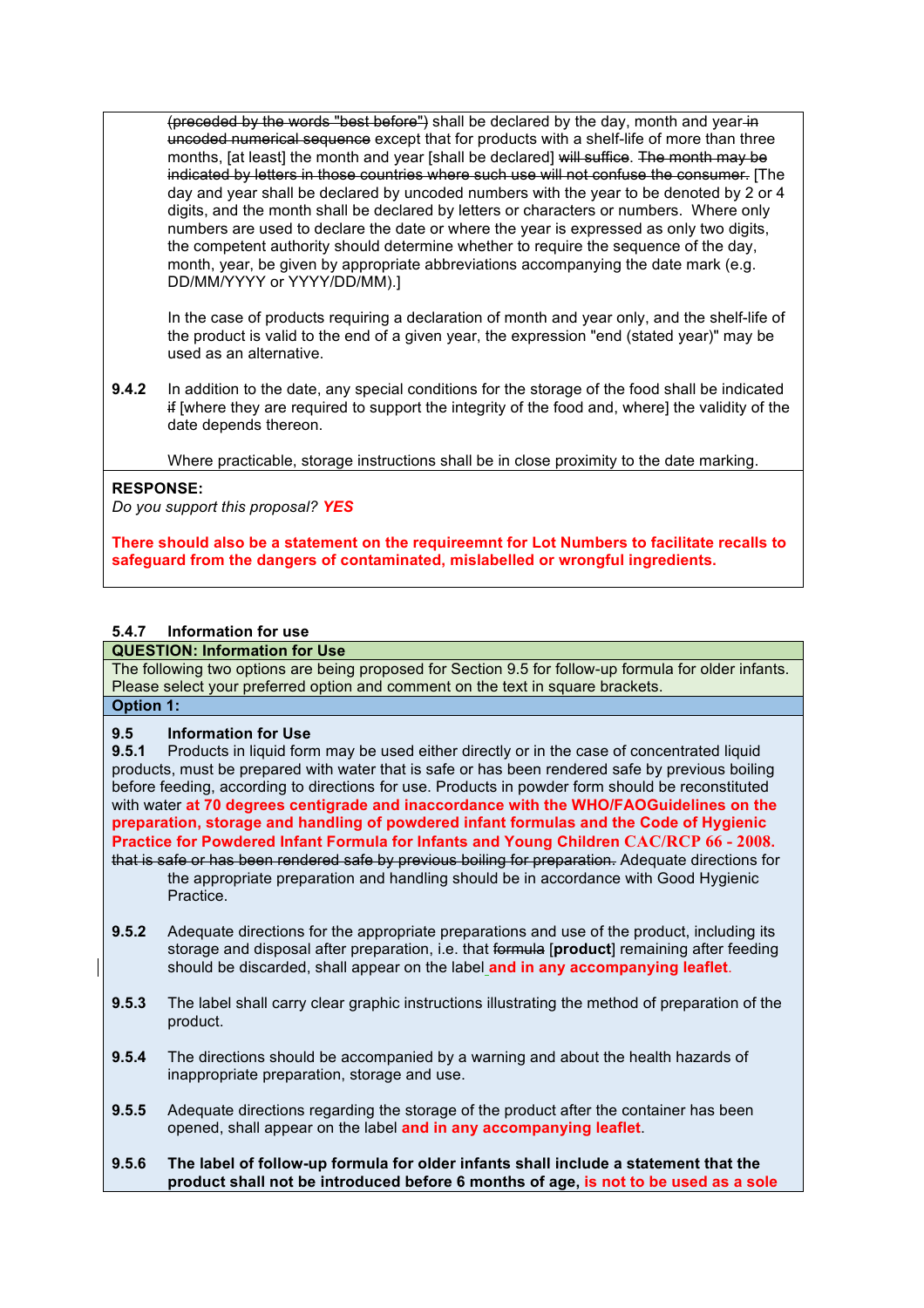**source of nutrition and that older infants should continue to receive breastmilk and complementary foods. in addition to the formula.**

#### 9.5.7 This product is not necessary for the growth and development of older infants.

**Option 2:**

#### **9.5 Information for Use**

**[The following 'Information for use' requirements are mandatory provisions that must appear on the label of follow-up formula for older infants;** 

- **9.5.1 a statement that powdered follow-up formula for older infants should be reconstituted with water that is safe or has been rendered safe by previous boiling for preparation, adequate directions for the appropriate preparation, handling and use of product, including its storage and disposal after preparation in accordance with Good Hygienic Practice. The label shall also carry clear graphic instructions illustrating the method of preparation of the product, a warning about the health hazards of inappropriate preparation, storage and use, and adequate directions regarding the storage of the product after the container has been opened.**
- **9.5.2 a statement that the product shall not be introduced before 6 months of age, is not to be used as a sole source of nutrition, and that older infants should receive complementary foods in addition to the formula.]**

#### **RESPONSE:**

**.**

*Please select your preferred option (1 or 2) and comment on the text in square brackets. Please write out a clean copy of your preferred option for Section 9.5 without the use of any square brackets.*

**IBFAN Prefers Option 1 with the additions as noted above:**

**9.5.1 needs to be modified to include the WHO/FAOGuidelines on the preparation, storage and handling of powdered infant formulas and the Code of Hygienic Practice for Powdered Infant Formula for Infants and Young Children CAC/RCP 66 - 2008. A statement to read:** 

**Powdered fortified milk products are not sterile and that reconstitution, storage and handling instructions should be followed carefully to prevent serious illness.**

**A statement that this product is not necessary for the growth and development of older infants is needed as per WHA resolution 39:28.**

## **5.4.8 Additional labelling requirements**

#### **QUESTION: Additional labelling requirements**

Please select your preferred option below and comment on the text in square brackets including whether it should be retained, deleted, or modified.

**Option 1:** Merges 9.6.1, 9.6.2, 9.6.3 (to become 9.6.1), deletes 9.6.4, and presents modified wording (and renumbering to become 9.6.2) for the original provision 9.6.5:

#### **9.6 Additional Labelling Requirements**

**[9.6.1 The label of follow-up formula for older infants shall include a statement as to the superiority of breastfeeding or breast milk. The label shall have no image, text or representation that could undermine or discourage breastfeeding or which idealises the use of follow-up formula for older infants. The terms 'humanized', 'maternalized' or other similar terms must not be used on the label.]**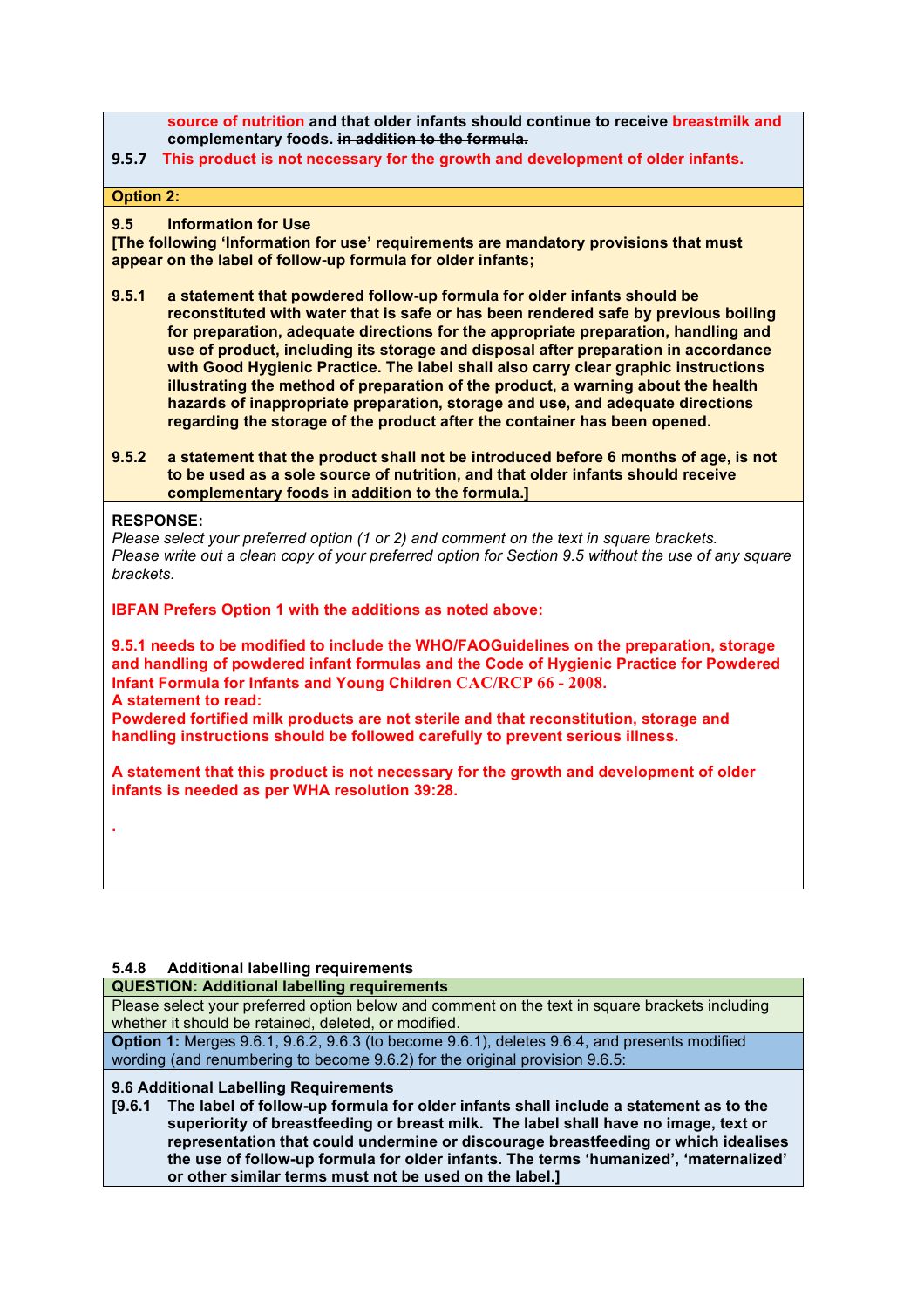|                                                                                              | [9.6.2] Products shall be labelled in such a way as to avoid any risk of confusion between infant<br>formula, follow-up formula for older infants, (name of product) for young children, and<br>formula for special medical purposes.                                                                                       |
|----------------------------------------------------------------------------------------------|-----------------------------------------------------------------------------------------------------------------------------------------------------------------------------------------------------------------------------------------------------------------------------------------------------------------------------|
|                                                                                              | [9.6.4 Information shall appear on the label to the effect that infants should receive<br>complementary foods in addition to the formula, from an age that is appropriate for their<br>specific growth and development needs, as advised by an independent health worker, and<br>in any case from the age over six months.] |
|                                                                                              | Option 2: Retains individual provisions for 9.6.1, 9.6.2, 9.6.3, deletes provision 9.6.4, and presents                                                                                                                                                                                                                      |
| modified wording (and renumbering to become 9.6.4) for the original provision 9.6.5:         |                                                                                                                                                                                                                                                                                                                             |
|                                                                                              | 9.6 Additional Labelling Requirements                                                                                                                                                                                                                                                                                       |
| 9.6.1                                                                                        | Labels should not discourage breastfeeding. Each container label shall have a clear,<br>conspicuous and easily readable message which includes the following points:                                                                                                                                                        |
| [a)<br>b)                                                                                    | the words "important notice" or their equivalent;]<br>the statement "Breast milk is the best food for your baby" or a similar statement as to the                                                                                                                                                                           |
|                                                                                              | superiority of breastfeeding or breast milk;                                                                                                                                                                                                                                                                                |
| $\left[ \text{c} \right)$                                                                    | a statement that the product should only be used on advice of an independent health                                                                                                                                                                                                                                         |
|                                                                                              | worker as to the need for its use and the proper method of use.]<br>the statement; 'The use of this product must not replace breastmilk and lead to                                                                                                                                                                         |
| [d]                                                                                          | cessation of continued breastfeeding'.]                                                                                                                                                                                                                                                                                     |
| <b>OR</b>                                                                                    |                                                                                                                                                                                                                                                                                                                             |
| [9.6.1 The label of Follow-up Formula for Older Infants should not discourage breastfeeding. |                                                                                                                                                                                                                                                                                                                             |
|                                                                                              | It shall include a statement that exclusive breastfeeding is recommended from birth                                                                                                                                                                                                                                         |
|                                                                                              | to 6 months of age, and that breastfeeding should continue to two years of age or                                                                                                                                                                                                                                           |
|                                                                                              | beyond.]                                                                                                                                                                                                                                                                                                                    |
| <b>AND</b>                                                                                   |                                                                                                                                                                                                                                                                                                                             |
| 9.6.2                                                                                        | The label shall have no pictures of infants [and women] nor any other picture or text which<br>idealizes the use of [infant] [follow-up] formula [for older infants].                                                                                                                                                       |
| <b>OR</b>                                                                                    |                                                                                                                                                                                                                                                                                                                             |
| [9.6.2]                                                                                      | The label shall have no pictures of infants and women nor any other picture or text which<br>idealizes the use of follow up formula. The label shall have no pictures images, text or<br>other representation that might:<br>9.6.2.1 suggest use for infants under the age of 6 months (including references to             |
|                                                                                              | milestones and stages);                                                                                                                                                                                                                                                                                                     |
|                                                                                              | 9.6.2.2 recommend or promote bottle feeding;                                                                                                                                                                                                                                                                                |
|                                                                                              | 9.6.2.3 undermine or discourage breastfeeding, that makes a comparison to breast-milk,<br>or suggests that the product is nearly equivalent to or superior to breast-milk;                                                                                                                                                  |
|                                                                                              | 9.6.2.4 convey an endorsement or anything that may be construed as an endorsement by                                                                                                                                                                                                                                        |
|                                                                                              | a professional or any other body, unless this has been specifically approved by relevant                                                                                                                                                                                                                                    |
|                                                                                              | national, regional or international regulatory authorities.]                                                                                                                                                                                                                                                                |
| <b>AND</b>                                                                                   |                                                                                                                                                                                                                                                                                                                             |
|                                                                                              |                                                                                                                                                                                                                                                                                                                             |
| 9.6.3                                                                                        | The terms "humanized", "maternalized" or other similar terms shall not be used. [In<br>addition, the product should not be compared to breast-milk].                                                                                                                                                                        |
| <b>AND</b>                                                                                   |                                                                                                                                                                                                                                                                                                                             |
|                                                                                              |                                                                                                                                                                                                                                                                                                                             |
|                                                                                              | [9.6.4]<br>Products shall be labelled in such a way as to avoid any risk of confusion between infant<br>formula, follow-up formula for older infants, (name of product) for young children, and                                                                                                                             |
|                                                                                              | formula for special medical purposes.                                                                                                                                                                                                                                                                                       |
|                                                                                              | Information shall appear on the label to the effect that infants should receive<br>[9.6.4]                                                                                                                                                                                                                                  |
|                                                                                              | complementary foods in addition to the formula, from an age that is appropriate for their<br>specific growth and development needs, as advised by an independent health worker, and                                                                                                                                         |
|                                                                                              | in any case from the age over six months.]                                                                                                                                                                                                                                                                                  |
|                                                                                              |                                                                                                                                                                                                                                                                                                                             |